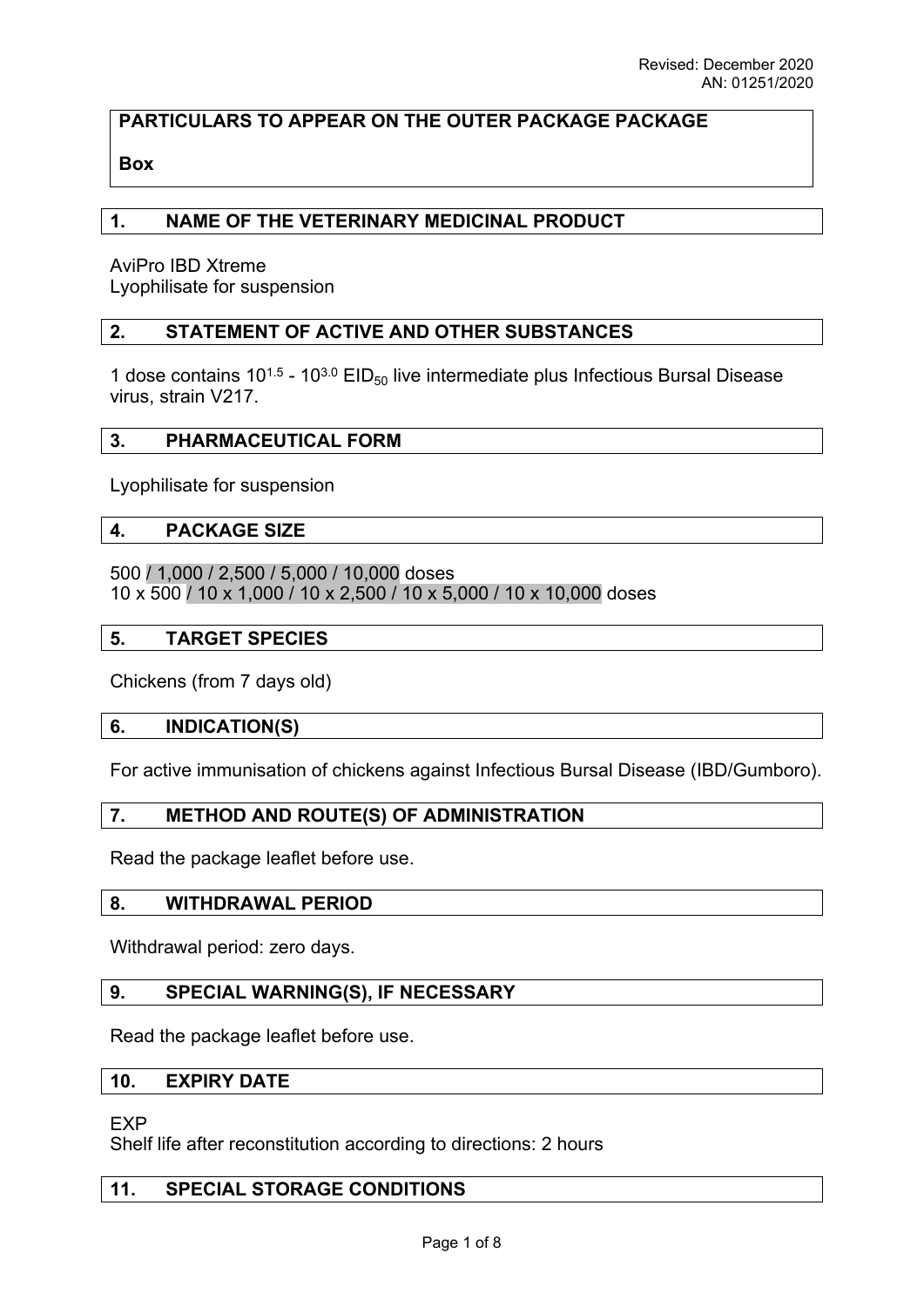Store in a refrigerator (2  $^{\circ}$ C – 8  $^{\circ}$ C). Do not freeze. Protect from direct sunlight. Protect the reconstituted vaccine from direct sunlight and temperatures of above 25 °C. Do not freeze.

# **12. SPECIAL PRECAUTIONS FOR THE DISPOSAL OF UNUSED PRODUCTS OR WASTE MATERIALS, IF ANY**

Disposal: read package leaflet.

### **13. THE WORDS "FOR ANIMAL TREATMENT ONLY" AND CONDITIONS OR RESTRICTIONS REGARDING SUPPLY AND USE, IF APPLICABLE**

For animal treatment only. To be supplied only on veterinary prescription.

# **14. THE WORDS "KEEP OUT OF THE SIGHT AND REACH OF CHILDREN"**

Keep out of the sight and reach of children.

# **15. NAME AND ADDRESS OF THE MARKETING AUTHORISATION HOLDER**

Elanco Europe Ltd. Form 2, Bartley Way Bartley Wood Business Park Hook RG27 9XA United Kingdom

# **16. MARKETING AUTHORISATION NUMBER(S)**

Vm 00879/4185

# **17. MANUFACTURER'S BATCH NUMBER**

**Batch**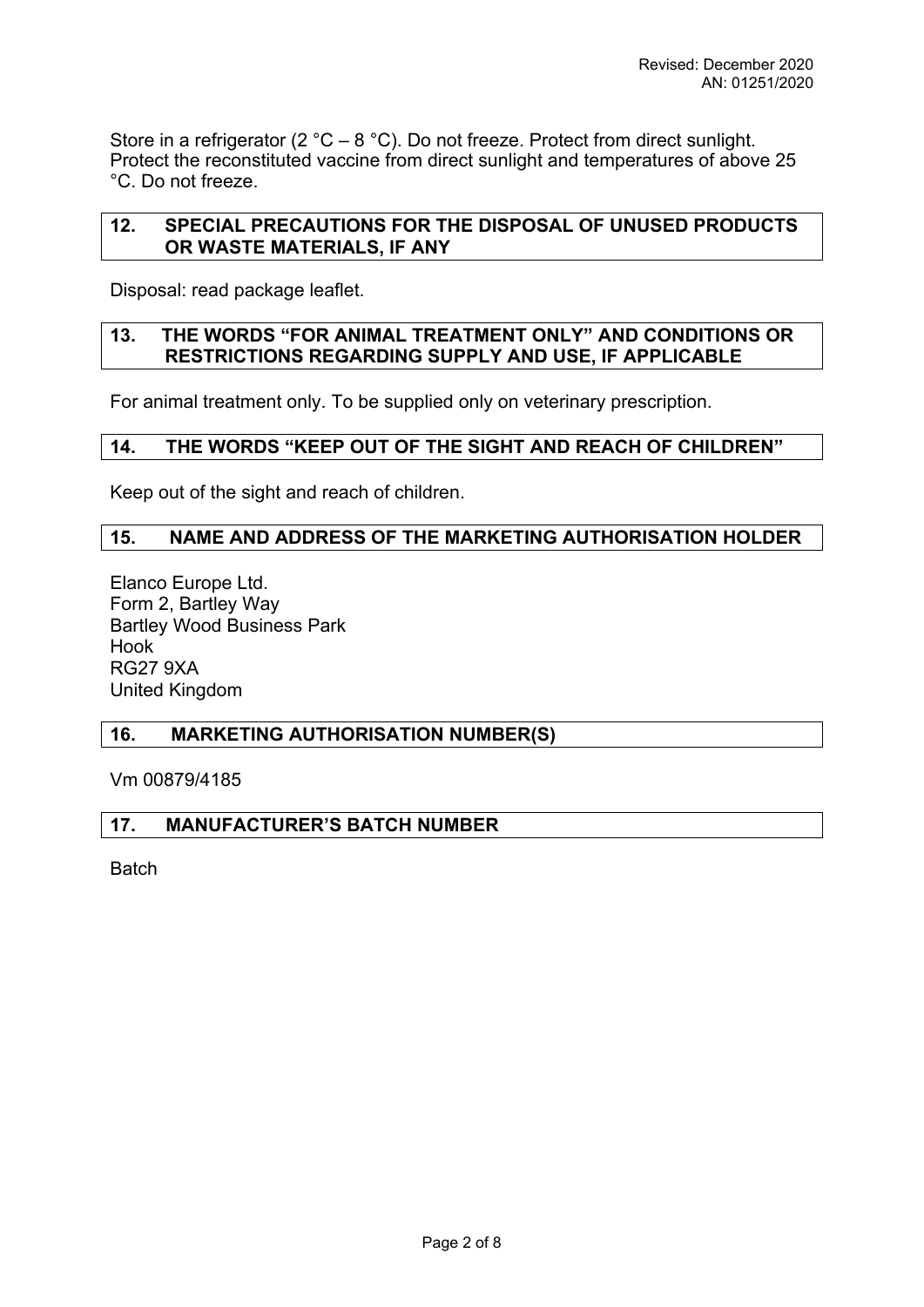# **MINIMUM PARTICULARS TO APPEAR ON SMALL IMMEDIATE PACKAGING UNITS**

**Vial**

# **1. NAME OF THE VETERINARY MEDICINAL PRODUCT**

AviPro IBD Xtreme Lyophilisate for suspension

# **2. QUANTITY OF THE ACTIVE SUBSTANCE(S)**

1 dose contains  $10^{1.5}$  -  $10^{3.0}$  EID<sub>50</sub> live intermediate plus Infectious Bursal Disease virus, strain V217.

# **3. CONTENTS BY WEIGHT, BY VOLUME OR BY NUMBER OF DOSES**

500 / 1,000 / 2,500 / 5,000 / 10,000 doses

## **4. ROUTE(S) OF ADMINISTRATION**

To be administered in the drinking water after resuspension.

#### **5. WITHDRAWAL PERIOD**

Withdrawal period: zero days.

#### **6. BATCH NUMBER**

**Batch** 

#### **7. EXPIRY DATE***]*

**FXP** 

Shelf life after reconstitution according to directions: 2 hours

## **8. THE WORDS "FOR ANIMAL TREATMENT ONLY"**

For animal treatment only.

Elanco Europe Ltd. Form 2, Bartley Way Bartley Wood Business Park Hook RG27 9XA United Kingdom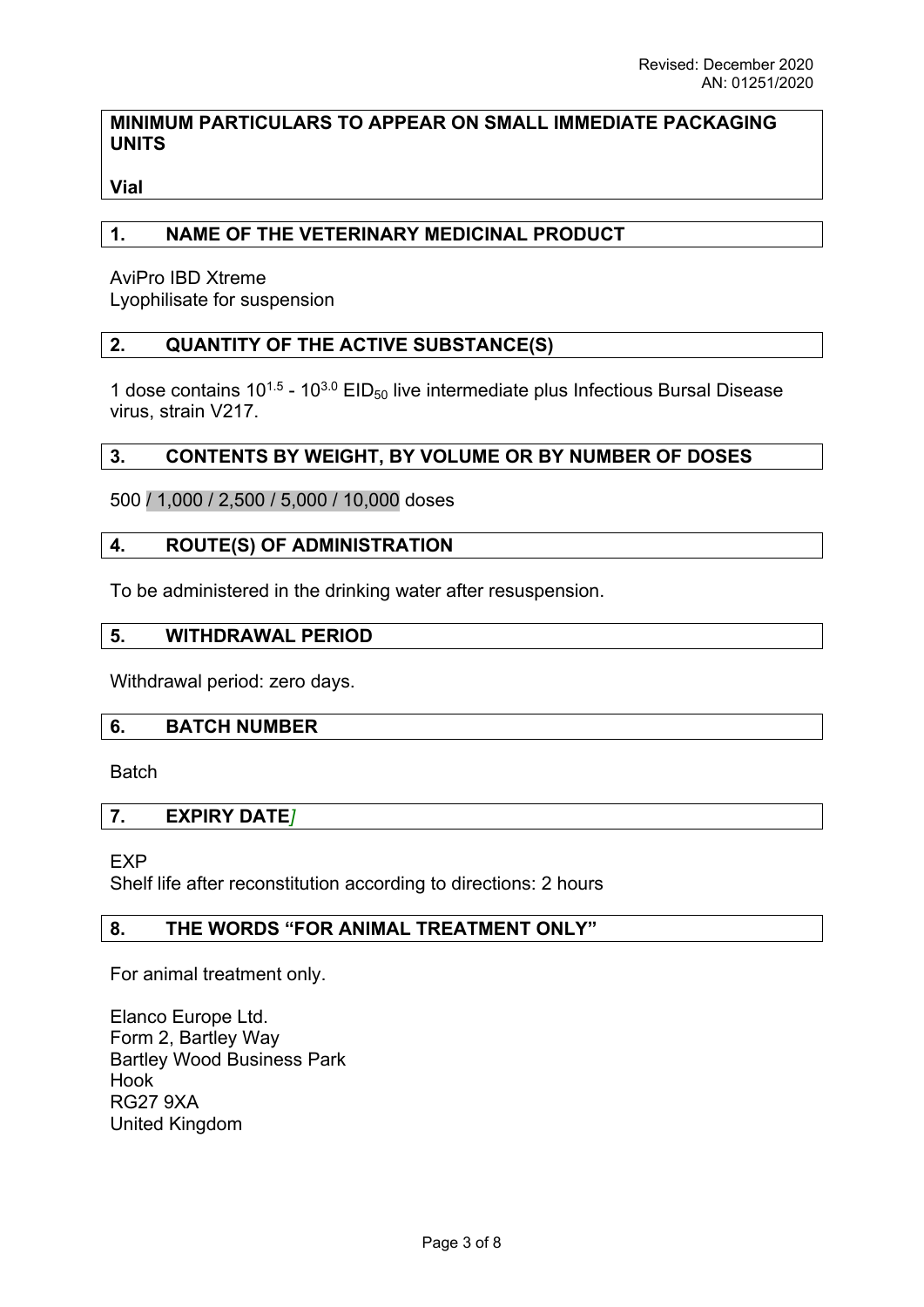# **PACKAGE LEAFLET FOR:**

AviPro IBD Xtreme Lyophilisate for suspension

## **1. NAME AND ADDRESS OF THE MARKETING AUTHORISATION HOLDER AND OF THE MANUFACTURING AUTHORISATION HOLDER RESPONSIBLE FOR BATCH RELEASE, IF DIFFERENT**

Marketing Authorisation Holder: Elanco Europe Ltd. Form 2, Bartley Way Bartley Wood Business Park Hook RG27 9XA United Kingdom

Manufacturer responsible for batch release: Lohmann Animal Health GmbH, Heinz-Lohmann-Straße 4, D-27472 Cuxhaven

# **2. NAME OF THE VETERINARY MEDICINAL PRODUCT**

AviPro IBD Xtreme Lyophilisate for suspension

# **3. STATEMENT OF THE ACTIVE SUBSTANCE(S) AND OTHER INGREDIENT(S)**

1 dose contains:

# **Active substance:**

10<sup>1.5</sup> - 10<sup>3.0</sup> EID<sub>50</sub><sup>\*</sup> live intermediate plus IBD (Infectious Bursal Disease) virus, strain V217.

 $*EID_{50} = 50$  % embrvo infective dose: the virus titre required to infect 50 % of the inoculated embryos

Host system: embryonated SPF-hen´s eggs Appearance: rose to red brown lyophilisate

# **4. INDICATION(S)**

For active immunisation of chickens with maternally derived antibodies (breakthrough titre : 636) to reduce clinical disease, weight loss and acute lesions of the bursa of Fabricius associated with infection caused by very virulent Avian Infectious Bursal Disease (IBD) viruses.

ATC Vet code: QI01AD09

Onset of protection: 2 weeks. Duration of immunity: 12 weeks based on serology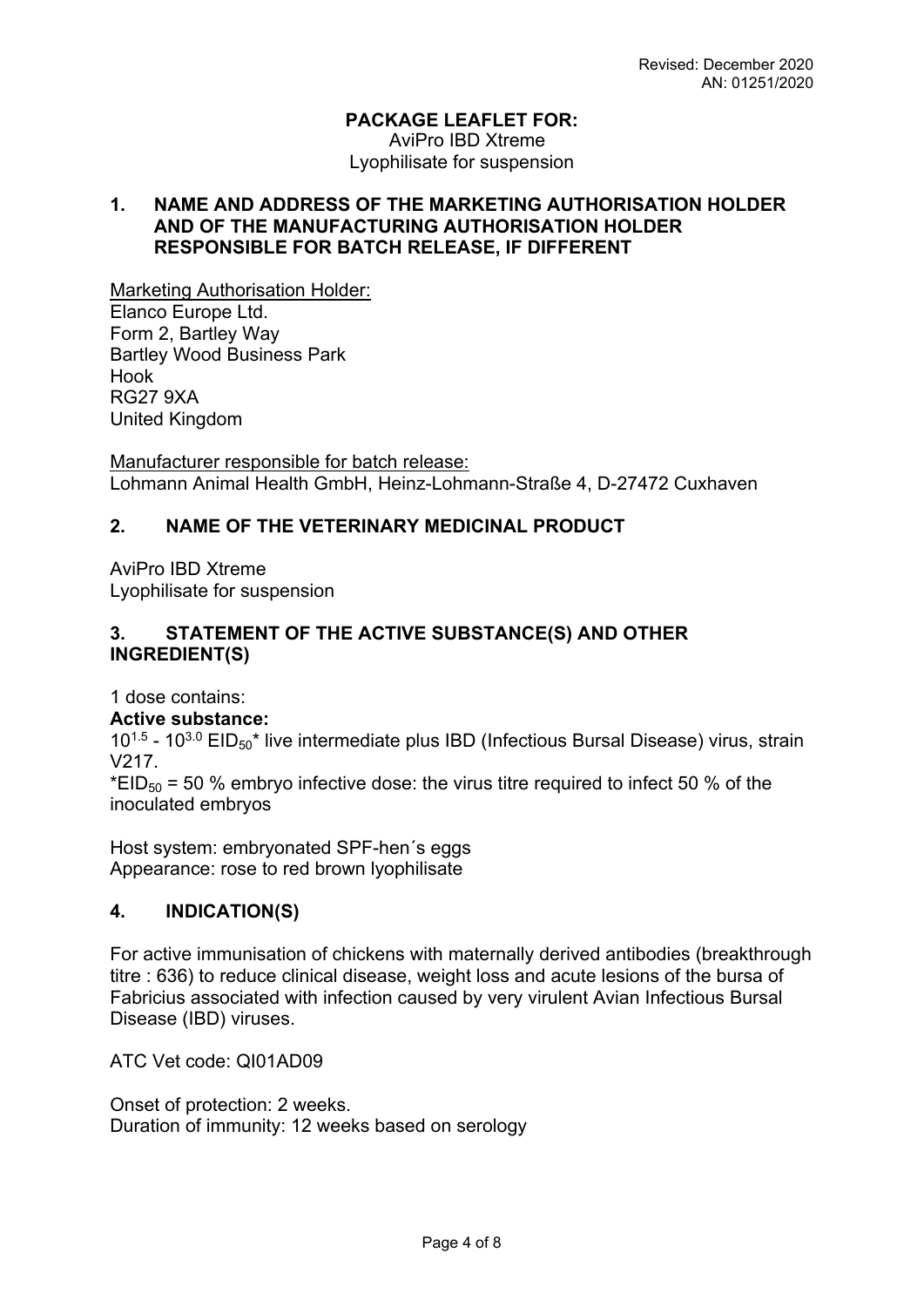# **5. CONTRAINDICATIONS**

Do not use in unhealthy birds.

# **6. ADVERSE REACTIONS**

On day 7 post vaccination severe lymphocyte depletion is seen in the bursae of the majority of birds. Lymphocyte repopulation commences after day 7 post vaccination but by day 28 post vaccination notable lesions still remain in the bursae of the birds. The strain causes an average score of bursal lesion of 2.9 (out of 5 according to Ph Eur) at 21 days post vaccination.

If you notice any serious effects or other effects not mentioned in this package leaflet, please inform your veterinary surgeon.

# **7. TARGET SPECIES**

Chickens (from 7 days old)

## **8. DOSAGE FOR EACH SPECIES, ROUTE(S) AND METHOD OF ADMINISTRATION**

One dose should be administered per chicken in the drinking water after resuspension.

#### Vaccination programme

The determination of the vaccination date depends on a number of factors including status of maternal antibodies, type of bird, infection pressure, housing and management conditions.

In the case of a vv (very virulent)-IBD field challenge the field virus is extraordinarily virulent and requires the use of a vaccine able to break through relatively high levels of maternally derived antibodies (MDAs). AviPro IBD Xtreme can break through a maternal ELISA-antibody level of 636.

Homogenous levels of MDA levels facilitate a more accurate timing of the vaccination. To predict the age, when MDA have sufficiently decreased to allow effective vaccination it is advised, to test serum samples of at least 20 chicks by serology and apply the "Deventer Formula" for intermediate plus vaccines.

According to this formula the optimum age of vaccination is as follows:

1. Decide what percentage of the flock shall be representing and remove the highest titres that that the structure of the structure of the structure of the structure of the structure of the structure

excluded (e.g. 75 % of the flock; remove the highest 25 % of the titres).

- 2. Calculate the mean ELISA antibody titre of these birds.
- 3. Vaccination age =  $\{(\text{log}_2 \text{ titre bird } \% \text{log}_2 \text{ breathrough}) \times t\}$  + age at sampling + correction 0-4

(Bird % = ELISA titre of the bird representing a certain percentage of the flock  $t =$  half-life time (ELISA) of the antibodies in the type of chickens being sampled Age sampling  $=$  age of the birds at sampling

Correction  $0-4$  = extra days when the sampling was done at 0 to 4 days of age)

Birds should be at least 7 days of age at vaccination. The optimum age for vaccination may be calculated using the level of maternal antibody in the chicks at day old (Deventer formula), but normally lies in the range 12-21 days. Additional information on application and disease control is available from Lohmann Animal Health.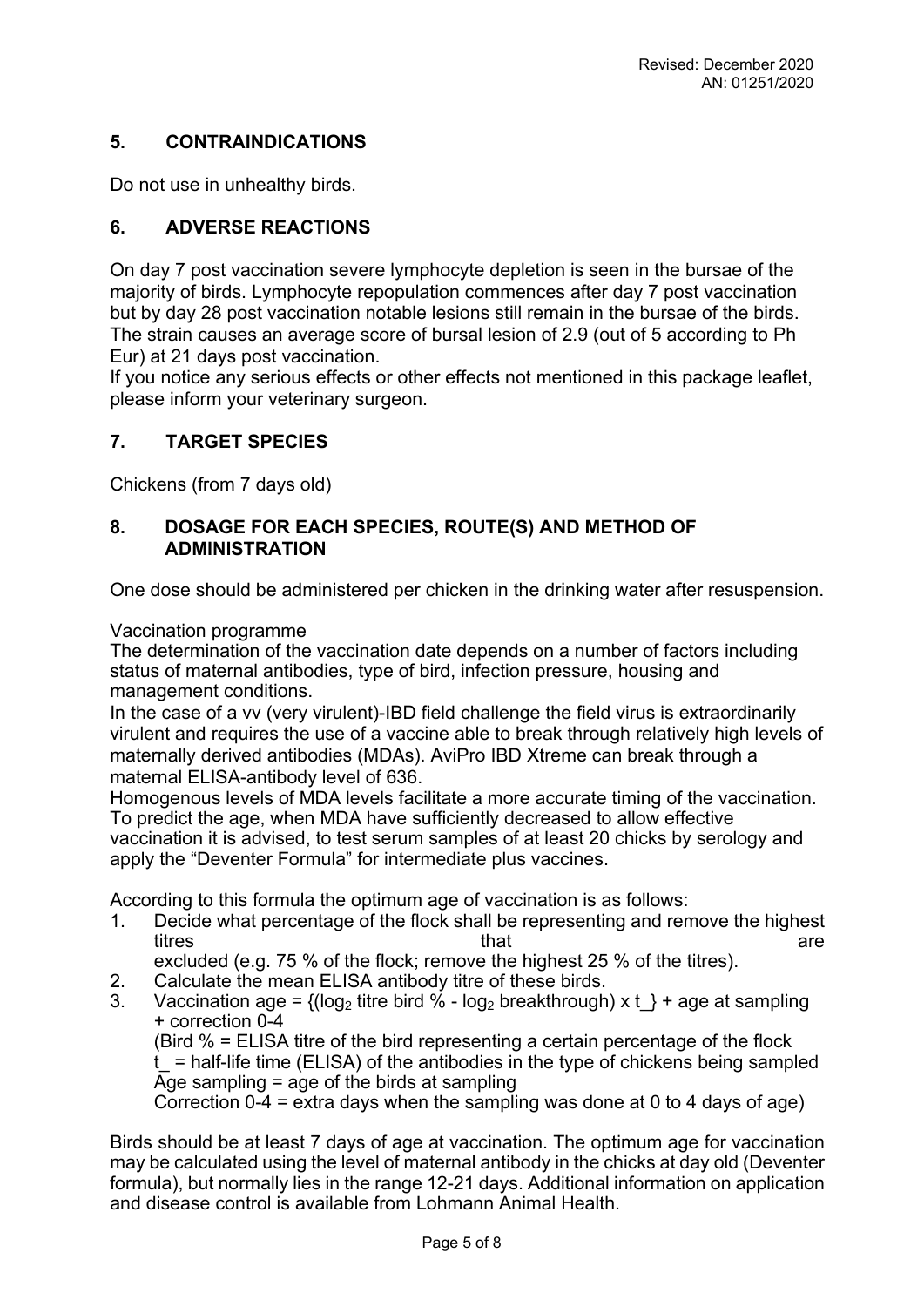Ensure that the drinking water is cold, clean, non-chlorinated and free from detergents, disinfectants and metal ions.

- Remove sealing cap and stopper from vaccine container.
- Suspend the vaccine in the corresponding amount of water and mix carefully.
- Prepare only the amount of vaccine that can be consumed within 2 hours.
- The vaccine is ready for use.

Drinking water application:

- Determine the number of vaccine doses and amount of water (see below) required. Do not split large vials to vaccinate more than 1 house or drinking system, as this may lead to mixing errors.
- Make sure that all conduit pipes, tubing, troughs, drinkers etc. are thoroughly clean and free of any trace of disinfectants, detergents etc.
- Use only cold and fresh water preferably non-chlorinated and free from metalions. Low-fat skimmed milk powder (i.e. < 1 % fat) may be added to the water (2- 4 grams per litre) or skimmed milk (20-40 ml per litre of water) to improve the water quality and to increase the stability of the virus. This however, has to be done at least 10 minutes prior to reconstitution of the vaccine.
- Open the vaccine ampoule under water and reconstitute contents thoroughly. Care should be taken to empty the ampoule and its top completely by rinsing them in water.
- Allow water to be consumed so that levels in drinkers are minimal before vaccine is applied. All tubing should be emptied of plain water, so that the drinkers contain only vaccine water. If water is still present, drain lines before applying vaccine.
- Apply vaccine over (up to) 2 hours, ensuring that all birds drink during this time. Birds drinking behaviour varies, it may be necessary to withhold water on some sites prior to vaccination in order to ensure that all birds drink during the vaccination period.
- Ideally vaccine should be administered in the volume of water consumed by the birds in up to 2 hours. As a general rule, apply reconstituted vaccine to cold and fresh water at the rate of 1,000 doses of vaccine to 1 litre of water per day of age for 1,000 chickens, e.g. 10 litres would be needed for 1,000, 10 day old chickens. Under hot climates or with heavy breeds this amount may have to be increased up to a maximum of 40 litres per 1,000 birds. If in doubt, measure water intake the day before administering vaccine.

– Administer the reconstituted vaccine to birds immediately.

– Make sure that birds do not have access to unmedicated water during vaccination.

# **9. ADVICE ON CORRECT ADMINISTRATION**

Avoid stress before, during and after vaccination.

Use the whole contents of the opened bottles at once.

To reduce infection pressure before the onset of immunity, litter should be removed and chicken housing cleaned between rearing cycles.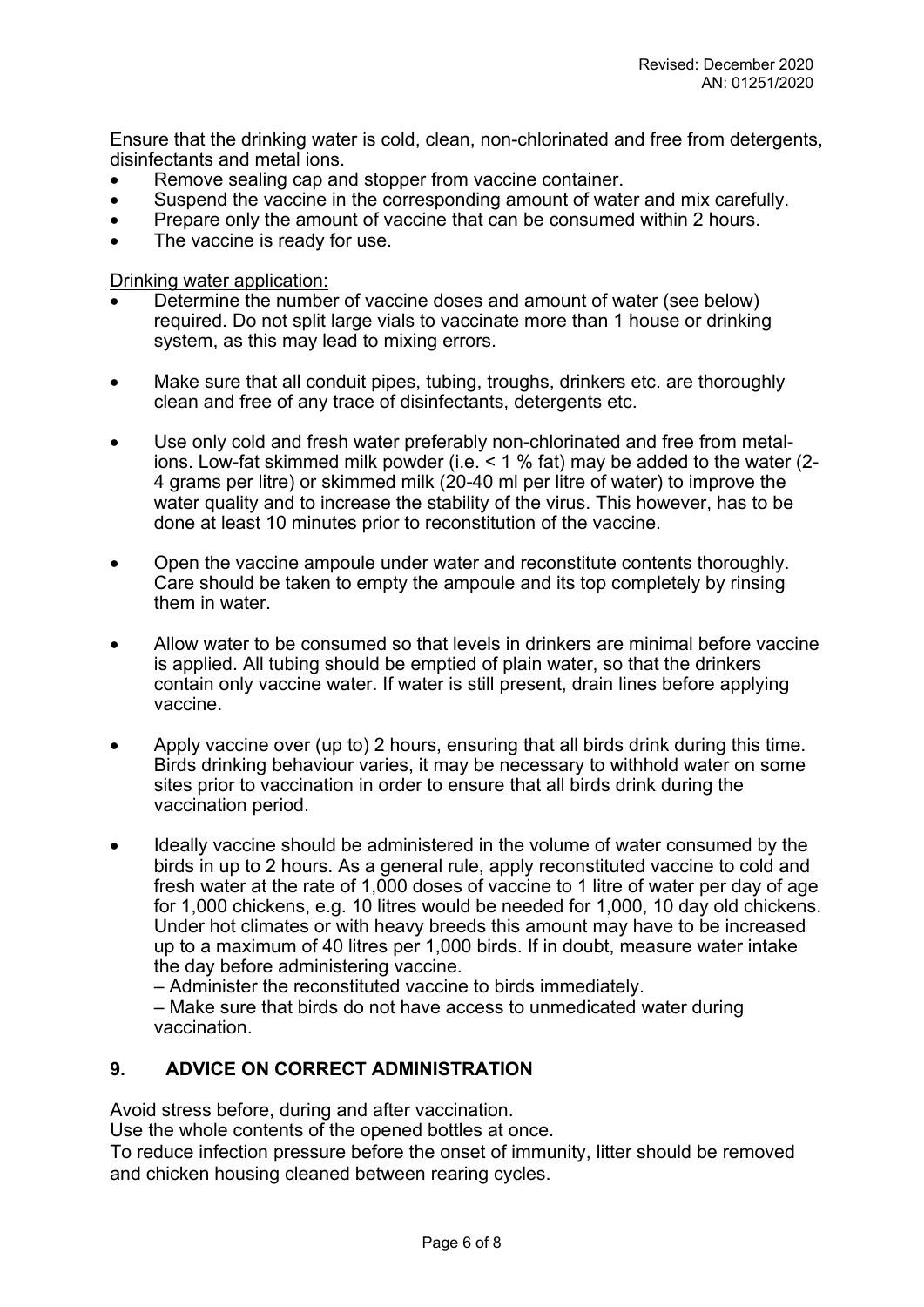## **10. WITHDRAWAL PERIOD**

Zero days

## **11. SPECIAL STORAGE PRECAUTIONS**

Keep out of the sight and reach of children.

Store in a refrigerator (2 °C – 8 C). Do not freeze. Protect from direct sunlight. Do not use this veterinary medicinal product after the expiry date which is stated on the label. The expiry date refers to the last day of that month.

Shelf life after reconstitution according to directions: 2 hours.

Protect the reconstituted vaccine from direct sunlight and temperatures of above 25 °C. Do not freeze.

#### **12. SPECIAL WARNING(S)**

Special warnings for each target species: As described under 6.

Special precautions for use in animals:

The vaccine strain may spread to unvaccinated chickens, since it is excreted via the faeces for at least 9 days. Avoid spreading to laying hens, birds approaching lay and young birds below 7 days of age.

The vaccine should not be used in birds without maternally derived antibodies. Spread of the vaccine strain to such birds should be prevented.

This vaccine induces serious and prolonged lesions in the bursa of Fabricius. It should therefore only be used to compete with very virulent (vv) IBD virus infection or to induce immunity in the face of still high maternally derived antibody (MDA) levels (breakthrough ELISA titre 636), where vaccines containing mild and intermediate strains have appeared to be insufficient.

MDA levels may differ throughout a given population. Therefore, depending on age and genetic factors of the birds IBD-like symptoms or mortality may occur in animals with low MDA level or without MDAs.

Whenever the field situation allows this, try to switch back from an intermediate plus vaccine to an

intermediate.

Special precautions to be taken by the person administering the veterinary medicinal product to animals:

Wash and disinfect hands and equipment after vaccinating.

Lay:

Do not use in birds in lay or close to the onset of lay.

Interaction with other medicinal products and other forms of interaction:

No information is available on the safety and efficacy of this vaccine when used with any other veterinary medicinal product. A decision to use this vaccine before or after any other veterinary medicinal product therefore needs to be made on a case by case basis.